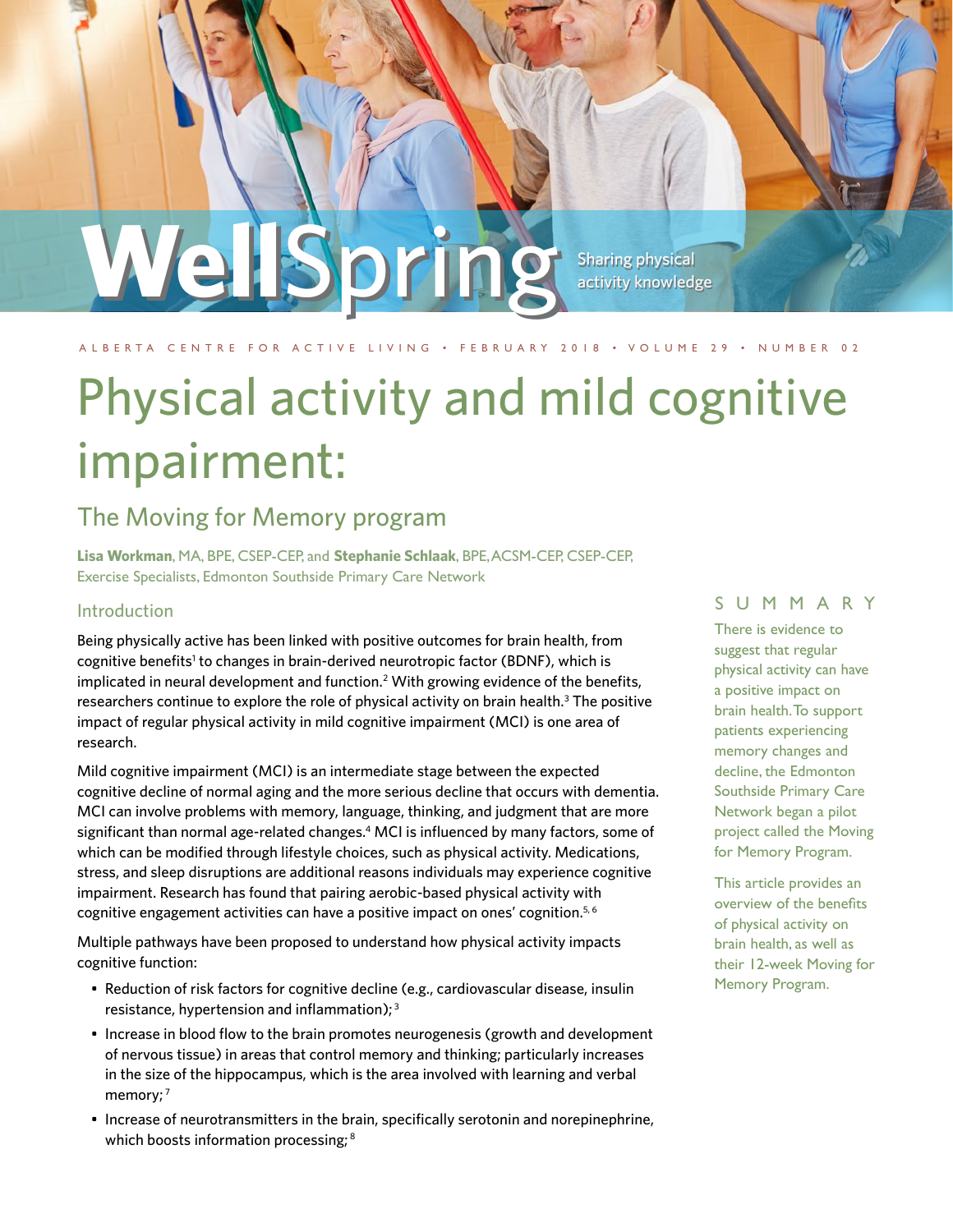- Some basic animal research models have demonstrated that exercise-induced molecular cascades affect neuroplasticity. These studies looked at brain microenvironments and how physical and cognitive functions (of aged mice) can be restored;<sup>3</sup>
- Reduction in stress and anxiety, and improvement in mood and sleep.

#### Moving for Memory Program

Members of the Edmonton Southside Primary Care Network (ESPCN) multidisciplinary team regularly work with the ageing demographic and have found that people are resigned to "mild" memory changes as they age. Memory deficits are often not addressed until they interfere with function and/or there is a diagnosis of MCI or dementia. As the literature reflects, the brain is able to develop new connections via neuroplasticity and can improve and evolve with appropriate stimulation and physical activity.

#### Program Overview

The ESPCN began the pilot project, [Moving for Memory,](http://www.edmontonsouthsidepcn.ca/workshop/moving-for-memory/) in April 2016 to assist and support patients experiencing memory changes and decline. The goal of the program is to provide a supportive program, as part of the medical home, for people with early memory deficits who do not meet the criteria for existing community programs (e.g., [CHOICE](https://www.albertahealthservices.ca/info/service.aspx?id=1001469)  [program](https://www.albertahealthservices.ca/info/service.aspx?id=1001469), [CRIS program](https://www.albertahealthservices.ca/info/service.aspx?id=1009703)). The program offered an opportunity for patients to attend a supervised physical activity program that would provide physical activity and brain exercise through cognitive engagement in a group environment.

The pilot program was offered once per week over 12 weeks. Each session was an hour and 45 minutes. Three main components were included: physical activity, cognitive engagement, and education. Since research dictates that physical activity is essential to stimulating the brain, all sessions began with physical activity followed by cognitive engagement activities and a short education portion. During the pilot program, it became evident that the demand for this type of program was great, and thus, the ESPCN moved the program to a continuous intake, 10-week program in the Fall of 2016. This change enabled patients to attend more quickly after the program referral was made and enabled participants to continue the program beyond the 10-week period.

*Moving for Memory offers patients with an opportunity to attend a supervised physical activity program that also provides cognitive engagement brain exercises.* 

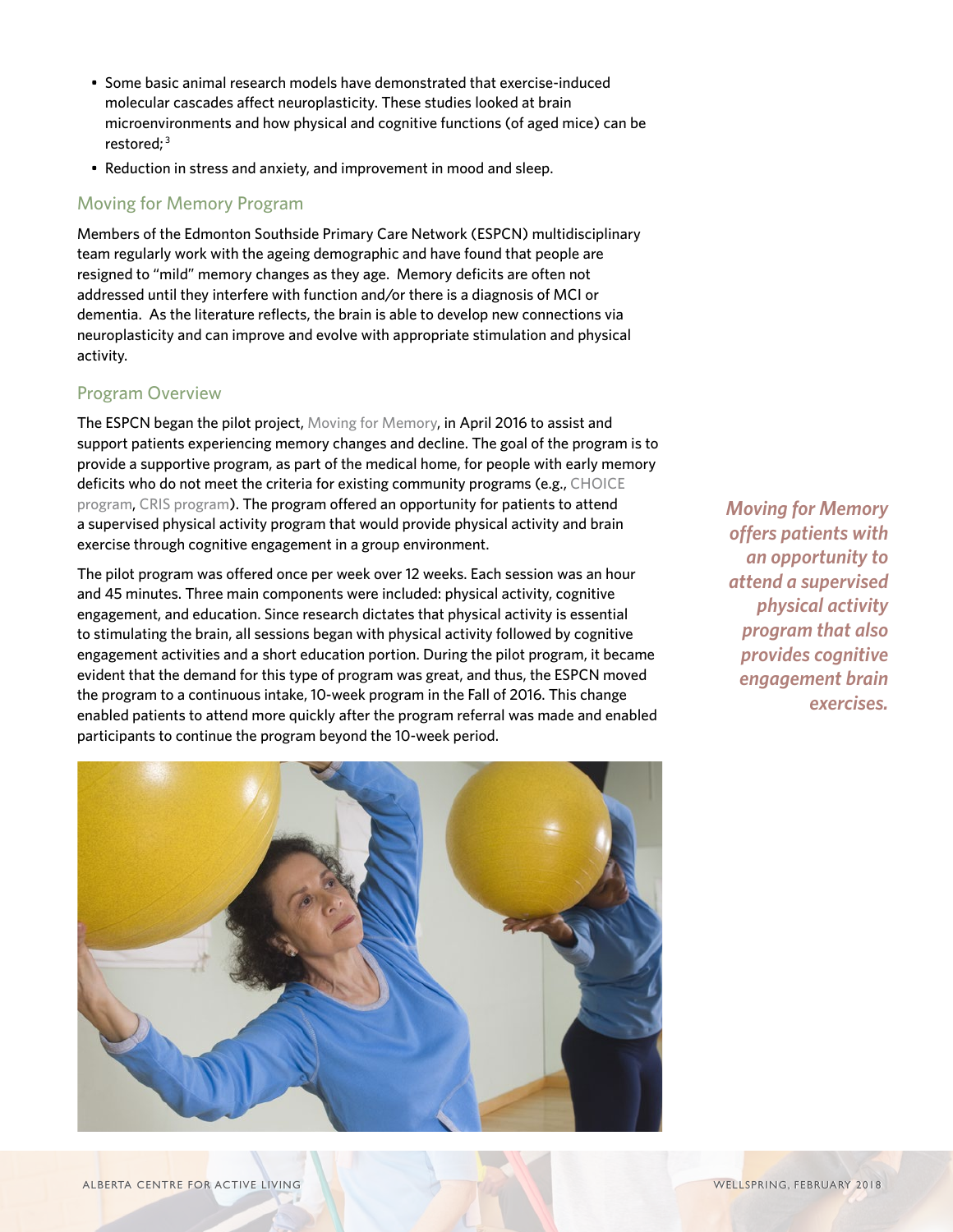#### Program Components

Prior to beginning the program, patients were assessed by a registered nurse and exercise specialist. The registered nurse reviewed each patient's medical history and cognitive screening results, if available, i.e., Montreal Cognitive Assessment (MoCA) and Mini Mental State Evaluation. Each patient completed the EQ5D-5L quality of life survey, where patients self-report on a five-item scale ranging from no issues to severe issues in five dimensions: mobility, self-care, usual activities, pain/discomfort, and anxiety/depression.<sup>9</sup> Participants were asked to rate their current health state on a visual analogue scale from 0 (the worst health imaginable) to 100 (the best health imaginable). The exercise specialist completed three functional assessments: the 6-minute walk test, the sit-tostand test, and the 4-point balance test.

A multidisciplinary team, including an exercise specialist, occupational therapist, and registered nurse facilitated the program. Each physical activity session was a minimum of 45 minutes, which included some intertwined cognitive exercises.<sup>7</sup> Subsequently, the participants engaged in 30 minutes of cognitive engagement activities and a 30-minute education session.

#### Physical Activity

Each week of the program included different types of physical activities. Patients were encouraged to walk for 5-10 minutes at the beginning of each session. For the remaining 35 minutes, physical activities included arm ergometer cycling, agility and balance exercises, Urban Poling/Nordic Walking, and resistance exercises with Therabands or body weight. Opportunities to encourage play and socialization were provided, with one session solely dedicated to moving with balloons and balls. Interval-based and circuit training sessions added variety and challenge as tolerated by the group demographics. During some portions of the physical activity session, patients were also asked to engage their brains by developing lists and spelling words with a partner, taking positional directions, and/or using their non-dominant limb.

#### Cognitive Engagement

Cognitive engagement activities also changed weekly. These activities allowed for independent work and socialization via partner and small group activities. Topics included spatial awareness, patterning, visual cues, associations, priming, and using your senses. Types of activities included games (i.e., Anomia, Bananagrams, Concept), crosswords, Sudoku, and visual or logic puzzles.

#### **Education**

The education sessions were discussion-based on specific topics, such as the five steps to brain health including heart health (i.e., managing blood pressure, cholesterol level, and blood glucose), physical activity, nutrition, cognitive engagement, and social connection/ socializing, as well as relaxation techniques, coping with loss and change, medications, and sleep. Specific information was provided on what memory is, how memory works, and normal versus abnormal changes in memory with aging. Although similar to the cognitive engagement activities, education provided a platform for patients to address the medical aspects of their brain health and to discuss factors affecting their overall health.

*The Moving for Memory program includes at least 45 minutes of physical activity, 30 minutes of cognitive engagement, and 30 minutes in education sessions.*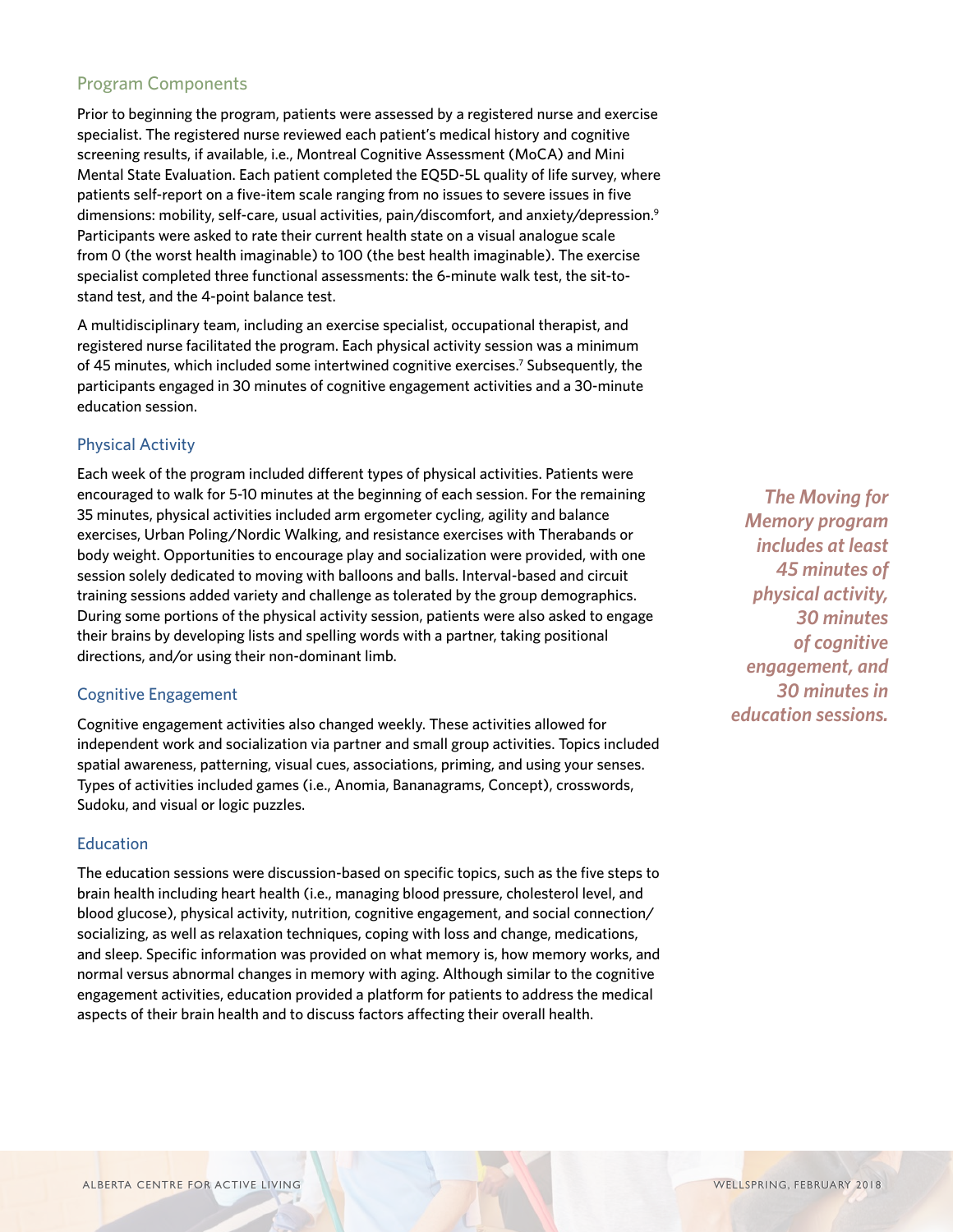### Patient Demographics

Since the Fall of 2016, the ESPCN has gathered specific demographic and outcome data. The profile of our patients include: 69% female, 50% of patients over 81 years, 47% of patients reporting having a chronic condition, 40% having cognitive impairment, and 40% having trouble walking. Most patients were active outside of their home, which was consistent at the beginning of the program and at the 6-month follow-up.

#### Outcomes…a Work in Progress

The primary goals of the Moving for Memory program are to improve health and wellness, measure quality of life, gather narratives, provide a seamless transition between programs (e.g., from Moving for Memory to CHOICE based on need), and continue a richer connection to the medical home. Upon completion of the program, each patient repeated the EQ5D-5L quality of life survey and the physical function assessments.

The program is still in its infancy, however, we can provide some initial outcome information based on evaluation results thus far.

Through the evaluation of physical function, we found the distance walked during the 6-minute walk test increased following the program, however the difference was not statistically significant.

The number of sit-to-stands were maintained throughout the program. At baseline, 60% of patients said they exercised at least weekly, and at 6 months, half (52%) reported they increased or maintained their exercise frequency. Only 40% said they continued with physical exercises at home. Participants cited medical conditions or forgetting to exercise as reasons why they did not continue at home after the program.

Socialization was reported as a highlight of the program for many patients in the followup phone calls. Nearly all patients were satisfied with the program, and all patients stated they would recommend the program to a friend. Most patients reported that they learned new physical and cognitive exercises. Those who did not learn anything or had not retained what they learned mentioned that they still enjoyed the program. It is evident that the program helped patients connect with peers while learning ways to stay active and improve brain health.

#### Other Resources

The Moving for Memory program is limited to patients of the ESPCN, however the Alzheimer Society of Canada offers a similar program called [Minds in Motion](http://www.alzheimer.ca/en/on/We-can-help/Minds-In-Motion). Minds in Motion also focuses on physical activity and cognitive exercises in a group setting.



*Socialization was reported as a highlight of the program for many patients. All patients stated they would recommend the program to a friend.*